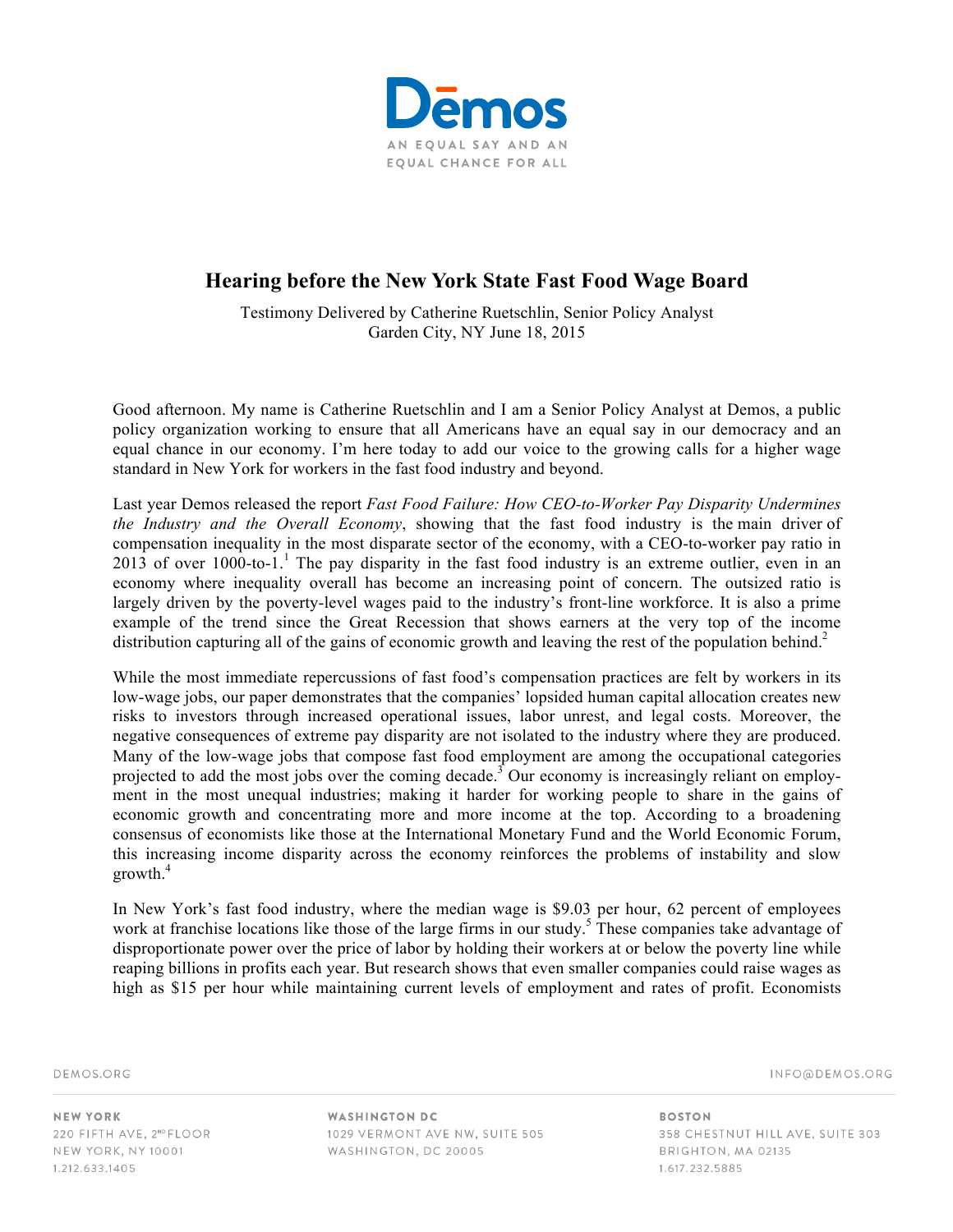Robert Pollin and Jeannette Wicks-Lim at the University of Massachusetts Amherst's Political Economy Research Institute demonstrate in a recent paper how companies can offset the increased costs of phasing in a new minimum wage.<sup>6</sup> The authors estimate that productivity gains from reductions in turnover, training costs, and absenteeism will offset at least 17 percent of the total cost of the raise, based on industry-level estimates and the prevailing economics research on employer separation costs and elasticities. In addition, trend sales growth since the late 1990s shows that fast food sales grow on pace with the overall economy. While projected sales may be affected by the consumer response to price increases, Pollin and Wicks-Lim illustrate that employers can benefit from modest price increases that cover the remaining portion of the wage bill while accounting for the price elasticity of demand. With a combination of modest price increases, productivity increases, and the gains from growth, employers can choose to pay their workforce higher wages without negative employment effects, all while maintaining industry profitability.

In closing, I would like to attest to the potential for the fast food industry to be a leader advancing real opportunity for today's workers. More than a decade ago, before I was a policy analyst or an economist, I was a fast food employee. It was one of the three jobs I held at the time, affording a simple budget with enough left over to save up to go to college after a couple of years. I put in hard hours for my employer and it eventually worked out just fine for me. My experience, however, is unrecognizable to those workers toiling in the low-wage economy today. Compared to the year when I earned my last fast food paycheck, the cost of living is higher and CEO and company earnings at large fast food chains have flourished, but wages have barely budged.<sup>7</sup> At the same time, new complications like unstable, unpredictable, and on call scheduling have emerged to increase the barriers to workers trying to make their way in the industry. Low wages coupled with insufficient hours and unstable scheduling impose new costs on workers and are antithetical to the idea of work as an opportunity to make a productive contribution and to build a better life. We know that our economy can do better, and must. A raise for New York's fast food workforce is an important step toward building an economy that rewards all of its members adequately for their contributions, and that makes work a path to financial security for all.